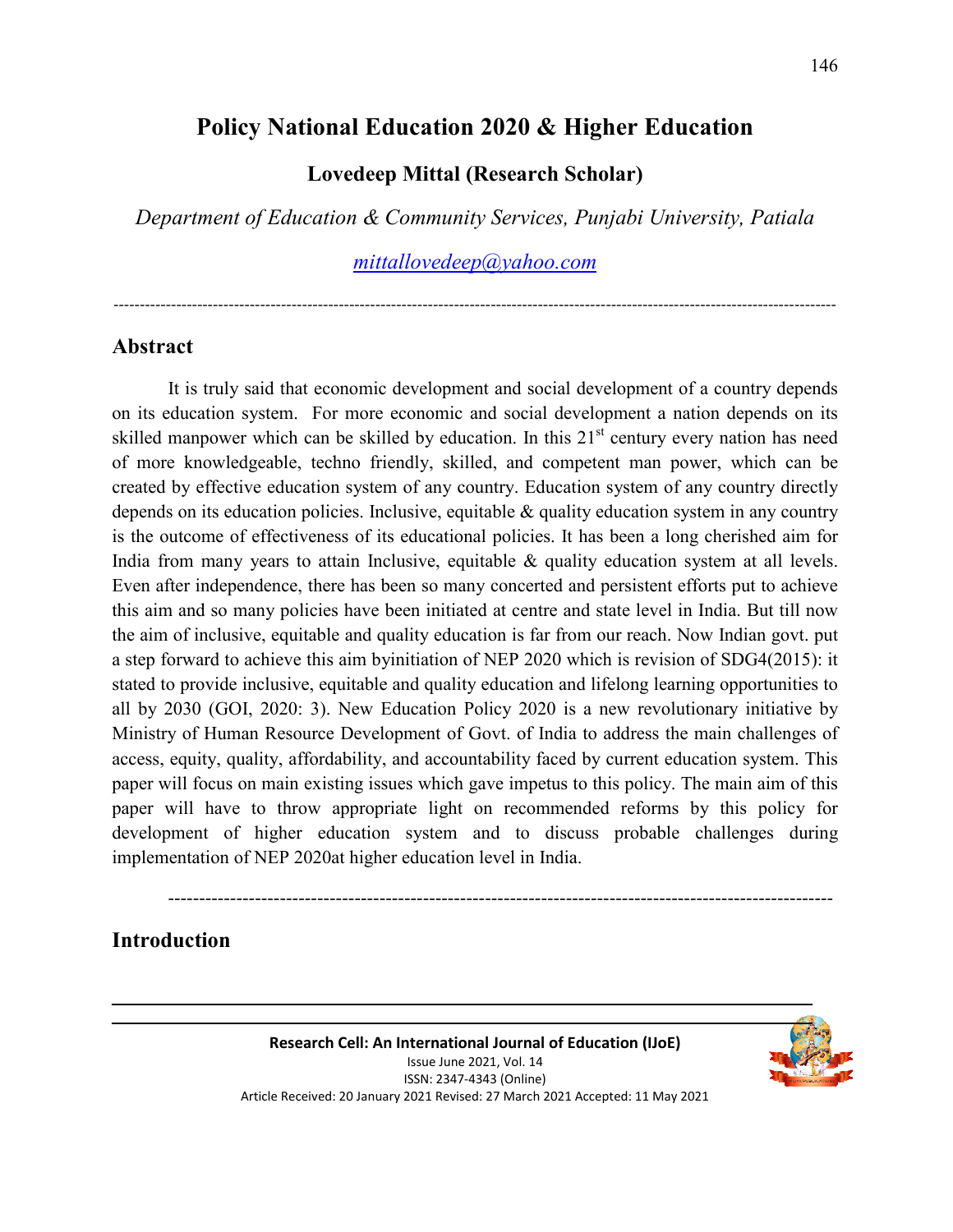Education is that enlightened experience which develops insight among people. It is that process by which different values, ideas, cultures and attitudes can be transferred from one generation to another generation. It contributes a lot in individual development as well as national development. By it a person can attain technological, economical, social, intellectual and physical development. It is that process by which contributes skill development of any person, because by it new technology and new knowledge can be easily acquired by a person. Education is that positive externality which increases not only the productivity of person being educated but also the productivity of his coworkers (Hanushek, 2002:2015). So it is a prerequisite for human development and human development is a prerequisite for economic development.

In this global economy, more knowledge intensity and more technological innovations are emerging day by day. To adapt new technology and to cope up with emerging knowledge economy, quality education is required at all the three levels whether it is primary, tertiary and higher level. Keeping in view this need, time to time so many education policies and provisions were initiated at national and international levels. But, still now the aim of achieving quality, equitable & inclusive education system has been a dream for India. So to achieve this aim, New Education Policy 2020 was a new revolutionary initiative by Ministry of Human Resource Development of Govt. of India after NEP 1968 & NEP 1986 (Revised in 1992). After 34 years, finally NEP was unveiled on 31 July 2020 which sets out comprehensive reforms that will affect every student from his playschool to ambitious master's degree and Ph.D program. Though draft report of NEP is submitted byKasturirangan committee on May 2019 to address the main challenges of access, equity, quality, affordability, and accountability faced by current education system (GOI, 2020: 3). The main aim of this policy was to increase public investment in education from 4.4% (2018) of India's GDP to 6% and improve education for nearly 350 million students in country. This policy purposes availability of choice to students at all stages and encourages multidisciplinary approach. This policy has recommended so many reforms at all the three levels of education but the main focus of this paper will be at higher education reforms.

Higher education in any country has the responsibility to transform it into a knowledge society and at the same time into a knowledge economy. In  $21<sup>st</sup>$  century higher education is given paramount importance to reshape the future of society because due to more technology revolution, and emergence of knowledge economy. Higher educational institutions are considered necessary resources of a country for development. These provides professional, technological education and specialization of streams to students to make them efficient

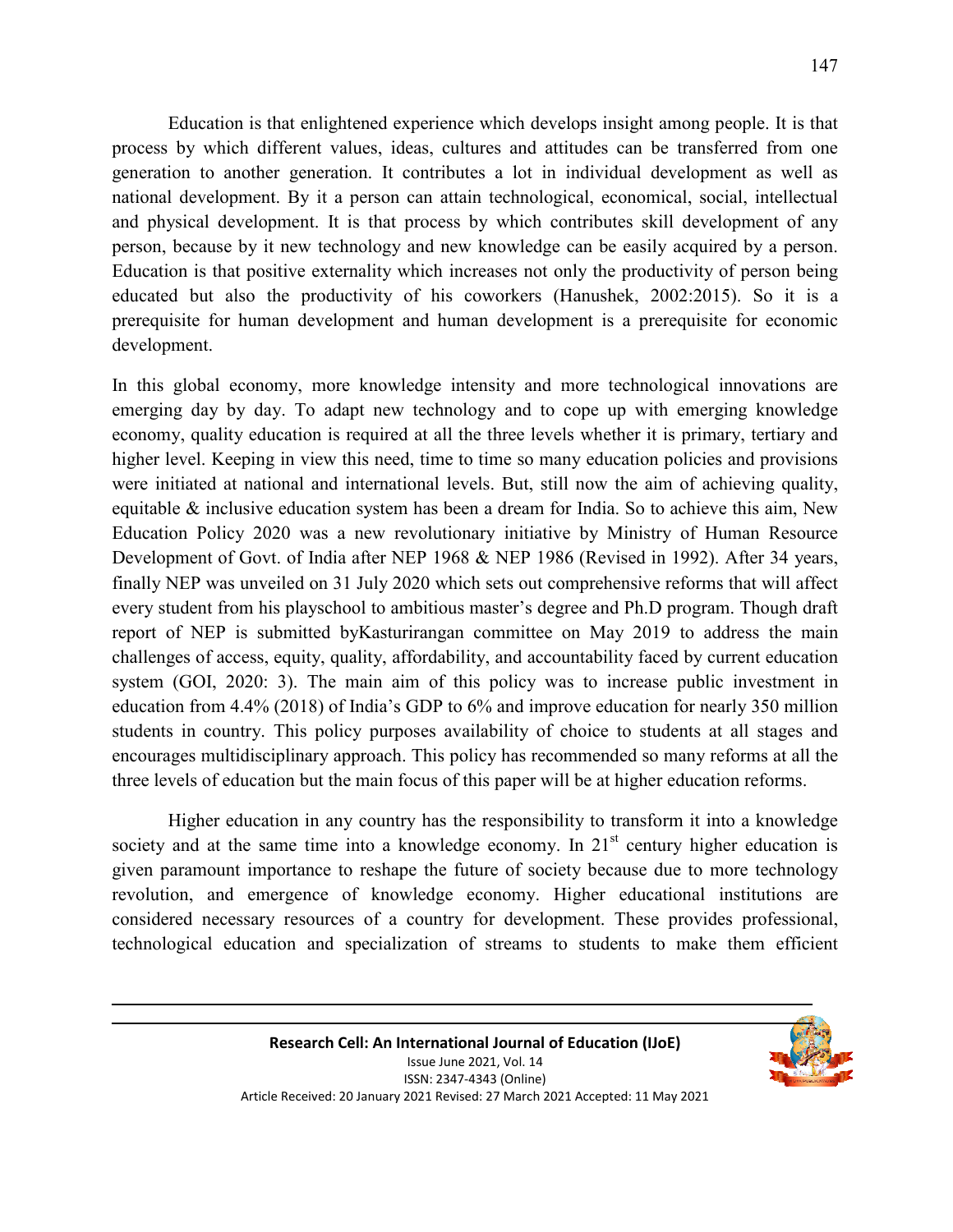professionals, knowledgeable person and helpful in creating more employment opportunities in society.

## **The main issues in Indian higher education system which affected higher education system or which gave impetus to NEP 2020**

 Indian higher education system has major drawbacks such as: lack of cognitive skills & learning outcomes, insufficient research infrastructure in our universities and institutions, lack of multidisciplinary approach, lack of flexibility in subject choice and assessment as well as skill gap. Though India ranks third in the higher education system in terms of size and diversity and largest in the world in terms of numbers of institutions but it lags behind from other countries in various factors such as accreditation problems, emphasis on rote learning, low GER, no equity, low quality of education, outdated and burdened curriculum, shortage of faculty, lack of infrastructure facilities, regulatory issues and insufficient funds or financial resources.

40 % of institutions of higher education in India were found of small sized and running a single programme against the expected reform to a multidisciplinary style of higher education which was essential requirement for the educational reforms in country for the  $21<sup>st</sup>$  century. It was also found that 16.3% of colleges have annual enrolment less than 100 students and only 4% colleges enroll more than 3000 students due to regional imbalance and quality of education they were offering(GOI,2019:I).According to the 2017-18 NSSE (National sample survey on education) it was revealed that only 8 % of all Indian households (5-24) age group have access to computer and internet. Internet penetration in India stands at only 40% and 2/3 part of this percentage covers the age group of 12-29. Total internet users just 35% of women which are very less as compare to men users 73%. It was revealed that 75 % of students found difficulty in online study because never doing before. Gross enrolment ratio in higher education in India for 18-23 age group was found 26.3% (male with 26.3% & female with 26.4%).for SC it was 23%& for ST it was 17.2% (GOI,2019:II). Mere 73 female teachers were found per 100 male teachers. Majority of students enrolled in Arts stream as compare to other streams (GOI, 2019: III). More male students were awarded Ph.D degree as compare to males as per AISHE 2018-19. So keeping in view these main issues Indian govt. has initiated NEP 2020 policy.

As keeping in this view these issues so **many reforms are recommended at higher education** level in this policy such as:

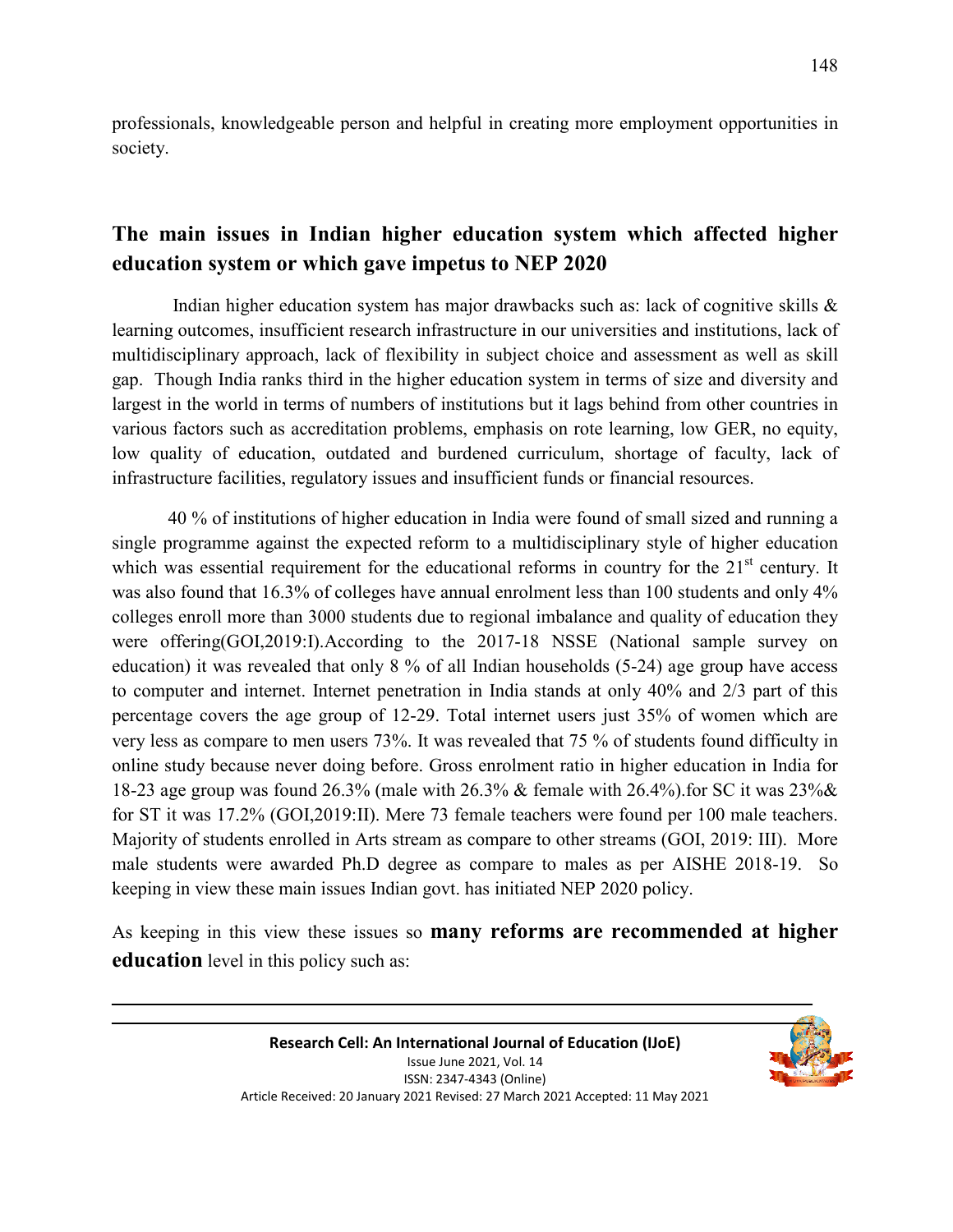To improve higher education system, this policy has proposed promotion of multidiscipline and research in higher education and vocational education institutions, online distant learning, flexibility in curriculum, which will be helpful to all higher education institutions, grown into a holistic organization to provide learning opportunities in diverse fields through various elective courses (GOI, 2020:3). In this policy that type of pedagogy is recommended which aims to make education more experimental, holistic, integrated, discovery centered, discussion based, enjoyable, learner centered, inquiry driven and flexible. The main aim of policy initiative was to change the traditional value system of India and build up a new system which aligned with the  $21<sup>st</sup>$  century aspired educational goals and revision & revamping of all the previous educational structures suggested by previous policies so that India may be a global knowledge superpower by providing high quality education to all (Panditrao&Panditrao, 2020: 72).

- Establishment of new quality universities and colleges are proposed to increase access, equity and inclusion by revision and revamping of curriculum, pedagogy and assessment along with a development of a social commitment to break the rigid barriers of streams & specializations. National research foundation, institutional autonomy  $\&$  faculty autonomy and multidisciplinary undergraduate & graduate programs with medium of instruction in local/Indian and other languages are recommended.
- Institutional restructuring and consolidation is also recommended by making all HEIs multidisciplinary by 2040 and at least a large multidisciplinary HEI in every district by 2030. An increase in GER from 26.3% to 50% by 2035, labeling of undergraduate degree colleges as Autonomous Degree Granting College, attaining the concept of affiliated by next 15 years, redefinition of research incentive and teaching incentive universities, cooperation between HEIs in their development, community engagement, online programs ODL, and change in present day complex and different nomenclature (such as deemed, technical, affiliating, and unitary universities) of universities to just "University" were main reforms which are recommended for the institutional restructuring and consolidation.
- A step toward a more holistic and multidisciplinary education is proposed by rewarding a grade certificate with multiple exit or entry options at all under graduate level course of 3 or 4 years such as for one year a certificate, for two year a diploma certificate, for 3 year bachelor degree certificate and multidisciplinary degree certificate for 4 years in which fourth year research work is to be preferred. Model of Multidisciplinary and research universities (MERU's) was recommended for holistic development of higher education institutions.

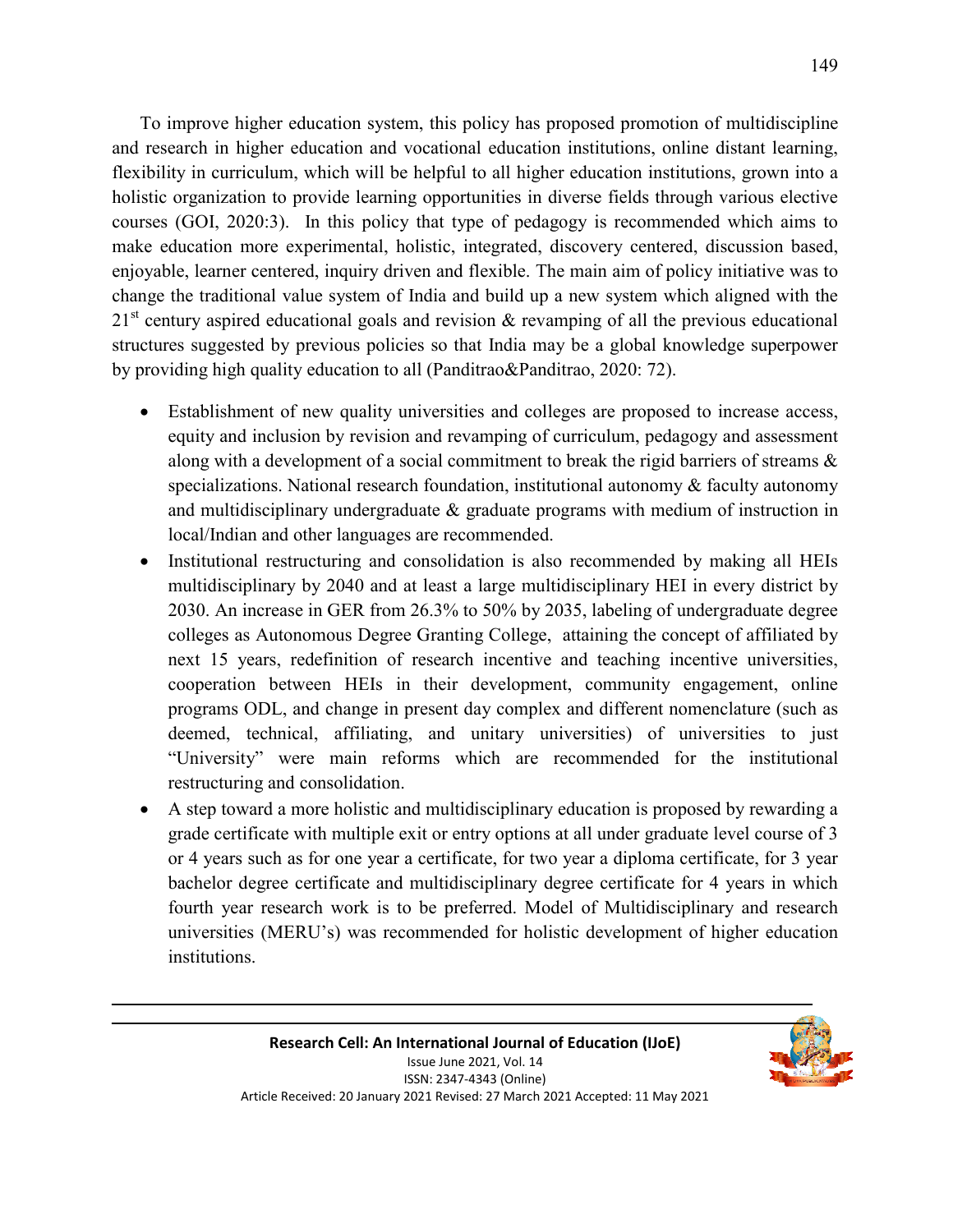- More autonomy to HEIs and their faculty, reinvention of CBCs with emphasis on continuous and comprehensive evaluation, high quality support centers, provision of professional academic and career counseling for all, discarding of any discrimination on the basis of gender of socio economic status, institutional plans containing special plans for SEDGs and credit bases courses in community services such as environment education & value based education are recommended to create optimal learning environment and support for students,
- For internationalization, admission of international students in Indian universities at affordable costs, international student's office at each HEI, opening of high profile Indian universities in foreign countries, and opening of top foreign universities in India are recommended.
- Financial support to students from SC, ST, OBC, disadvantaged groups and provision of quality education through comfortable, safe environment and provision of establishment of all facilities such as clubs like sports ,art, culture, eco, activity community services are proposed.
- Motivated, capable and energetic faculty is recommended in this policy so that they can design their own curriculum and pedagogical modalities with autonomy in approved framework. Transparency in faculty recruitment and their promotion process is recommended.
- To achieve equity and inclusion of higher education, provision of special education zones, gender inclusion fund, improvement in technologies, financial assistance to SEDGs by the side of Government and regulation of fee and expenditure, provision of scholarships and sponsorships, make admission process, curriculum  $\&$  job opportunities more inclusive and make sure availability of facilities to differently abled and disadvantaged students by the side of HEIs are proposed.
- Four independent councils will be established such as NHERC for regulation, NAC for accreditation, HEGC for granting or funding & GEC or framing learning outcomes on the basis of specially formulated NHEQF under the umbrella of Higher Education Commission of India HECIs proposed for transformation of regulatory system of HEIs.
- Audit process of all institution at similar standards and disclosure as 'not for profit entity', complementary check by NAC, provision of disclosure of all fees and charges by all public and private HEIs is a significant reform to Curb out commercialization of education.
- For effective governance and leadership for HEIs proposal of BOG (Board of Governors) is given which will be empowered to govern the institution free of any external

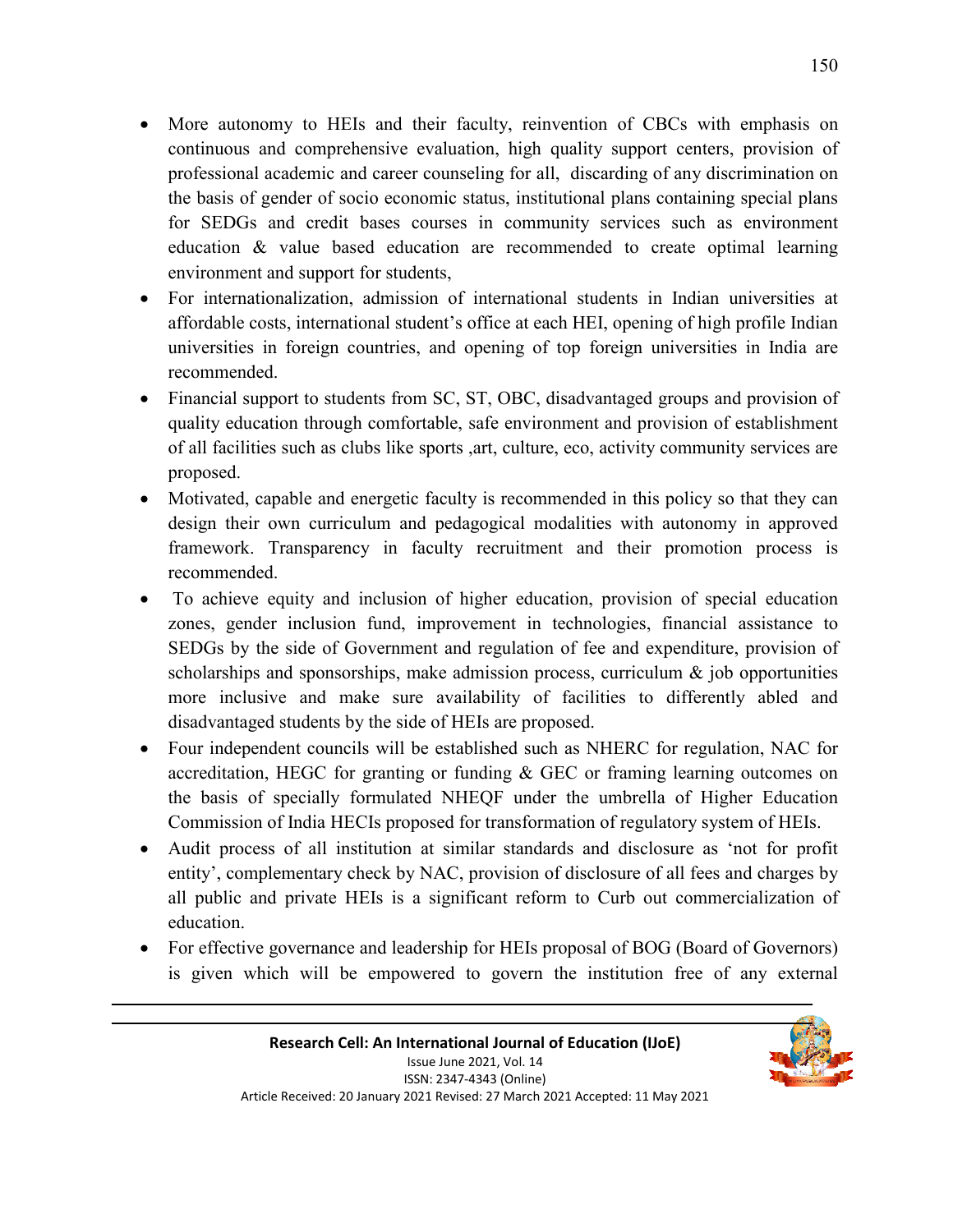interference and it will be accountable to hold all the regulatory guidelines of HECI through NHERC.

- Provision of professional education, health care education, technology in education, online and digital education are also recommended to make Indian education system more knowledge friendly, techno friendly and full of employability opportunities so that country can be achieved holistic development, sustainable and economic sufficiency so that it be counted in developed economies. NETF (a national educational technology forum) will be credited to encourage the use of technology in college education.
- Multidisciplinary institutions will conduct B.Ed program of 4 years and in department of education faculty will be Ph.D's or teacher with outstanding teaching experience. Along with this organization of NPST (National professional standards for teachers) is recommended to make the recruitment of teachers more transparent. It will be developed by NCTE by year 2022. For continuous profession development of teachers in higher education, in-service training programs, sufficient funding, capacity planning for teacher education by RUSA and central and state govt., research based teacher preparation, inter departmental collaboration for special subjects are proposed (Singh, 2019:20758).
- Some other recommendations are making to happen such as: strengthening CABE, rename of MHRD as ministry of education, financial and other infrastructural support. From which rename of MHRD as ministry of education is first significant change in implementation process.

On the basis of these above recommendations, NEP 2020 is appearing a complete proposal and significant effort to rejuvenate the higher education system to overcome existing challenges in providing quality higher education with equity, inclusion and better access. The vision of policy is to find holistic development of individuals so that more cooperative, cohesive, productive, creative, innovative, socially engaged, more vibrant, more dynamic, adaptive, knowledgeable nation can be achieved. But the success of this policy is depends on its effective implementation.

No doubt, in implementation process of any new policy, there are some challenges in pathway. So for India **many probable challenges are visualized due to lack of infrastructural facilities, lack of financial resources and lack of competent and skilled human resources and people's traditional outlook. In adopting this new policy many challenges will be exist for Indian peoples because they have old conception.** From which the some are explained below.

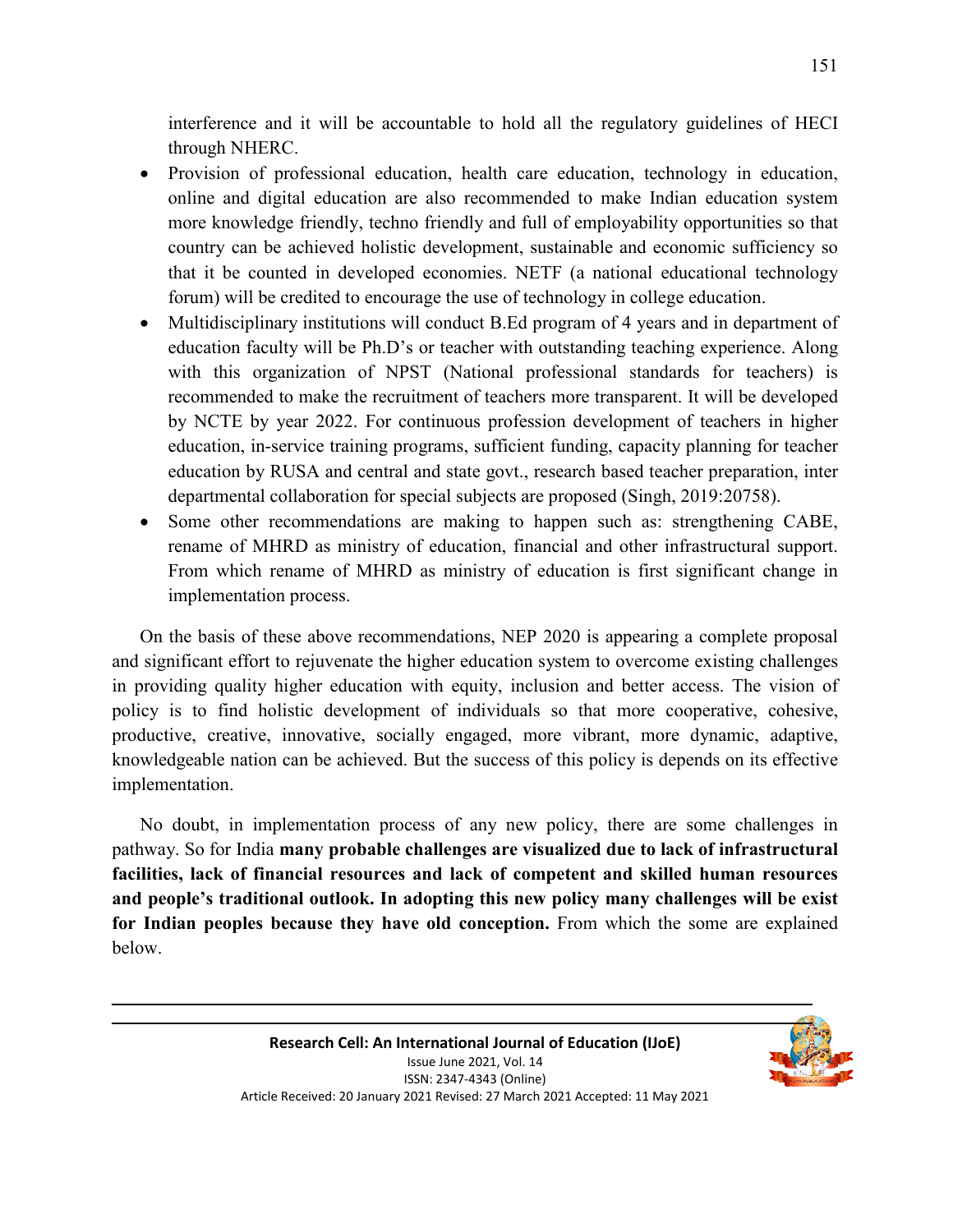- 1. To double the GER in higher education system by 2035 there would be need to open a new university every week for the next 15 years which would be great challenge for country. To overcome this challenge government should allow more digital and online skills and universities should have to focus on these skills.
- 2. Though this policy multiple exit or entry is permitted in higher education and certification is decided on the basis of years of course to reducing the dropout. But Indian people have a common mentality that high degree qualification is closely associated with job acquirement. This would be a major challenge to dismantle this type of thinking so that those people can be saved from this dangerous paradigm and innate talents of them can be encouraged.
- 3. To establish multidisciplinary institutions on the place of single disciplinary institutions in higher education, more trained, pedagogy oriented educators would have required to design curriculum, higher order thinking skills and skill inculcation at different levels of education. It would be a major challenge.
- 4. With limited resources at hand, it would be very difficult to implement NEP 2020 for higher education. Actually to increase admission there is a great need of offering more scholarships to students from low income starta, but NEP 2020 has failed to explain how this can achieved. It indicated a dire need of public funding in higher education but by mere increase in education budget from 4.4% (2018-19) to 6 % of GDP, implementation needs cannot be fulfilled & more dependency would be increase on private institutions.
- 5. To attain Digital connectivity in India there is a massive need of high internet penetration in remote areas, trained teaching and non teaching staff, AR/VR technologies, expertise driven online teaching models, digital classrooms, uniform assessment schemes, overcome gap in physical teaching and lab infrastructure by virtual learning. This would have been a major challenge for Indian education system.
- 6. As per its recommendation it permitted to allow grant autonomy to colleges and system of affiliations to a university in 15 years which would be a reason to open the door for privatizing. It would lead to privatization of higher education which is against social justice. It is also criticized by calling "National Exclusion Policy" & "Blue print for Privatization" of education by some teachers and students federations of central universities due to this feature.
- 7. It recommended introduction of mother tongue in academic institutions for each subject at that time when already India has disturbing teacher student ratio. It would create a major challenge to find competent teachers who can provide study material to students in mother language.

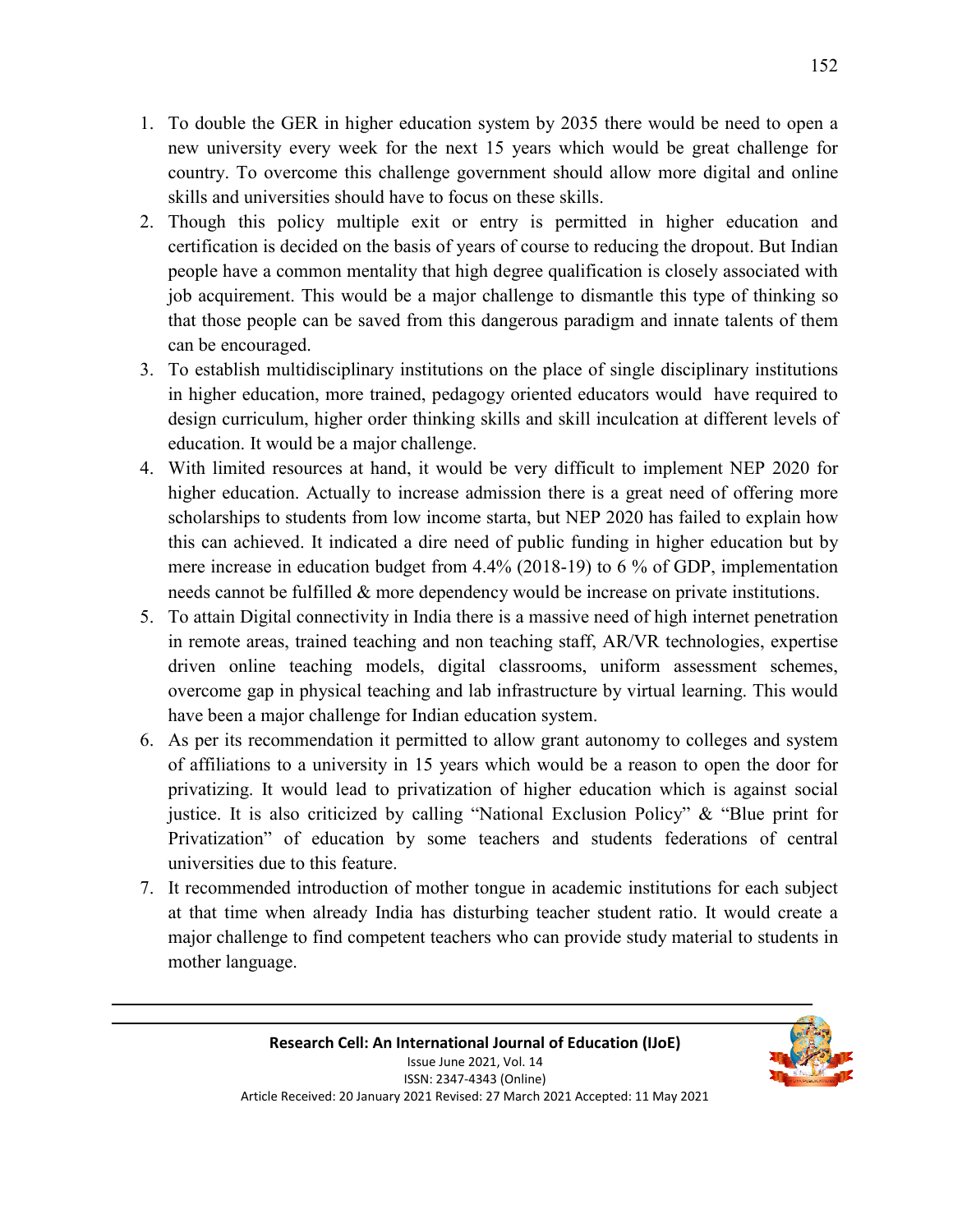- 8. Another recommendation such as the students in government schools will be taught in local or regional language whereas in private schools English will be from earlier years so there would be difference between different sections of society. And that type of students will be increased in society who will not be comfortable with English as compare to those who studied in private schools.
- 9. Certification at different grades on the basis of years of course in higher education such as undergraduate level or graduate level would also be a reason of high dropouts in higher education.

## **Conclusion**

However so many challenges are visualized at this time which may be faced by Indian education system during this policy implementation but its higher education system going to under process to change by this policy proposal such as higher education in India would be teacher centric to student centric, choice centric to competency centric, information to knowledge centric, from learning centric to research centric, marks centric to skills centric and examination to experimental centric (Aithal&Aithal 2020:36).

Along with it, in Covid-19 period, online teaching and learning is proved an effective step which is proposed by NEP 2020. Digital learning would be an effective measure in upcoming difficult situations. So at last, it would be pertinent to point out that this policy has proposed so many positive provisions for holistic development of higher education system of country and it would really be revolutionary if there would not be any difference found between its proposal and its implementation.

Definitely, India would really be a super knowledge power among world if all the recommended provisions for development of education system of country be applied in real sense in upcoming months. It is expected that outcomes of this policy will be proved very beneficial for all stakeholders including students, teachers & parents and whole society & academia industry. To find students inner talents and qualities, a process of Dermatoglaphy helps them. Knowledge about anyone's talents and abilities leads to progress in particular area. As in NEP 2020, introduction of vocational courses preferred from class sixth. If a student came

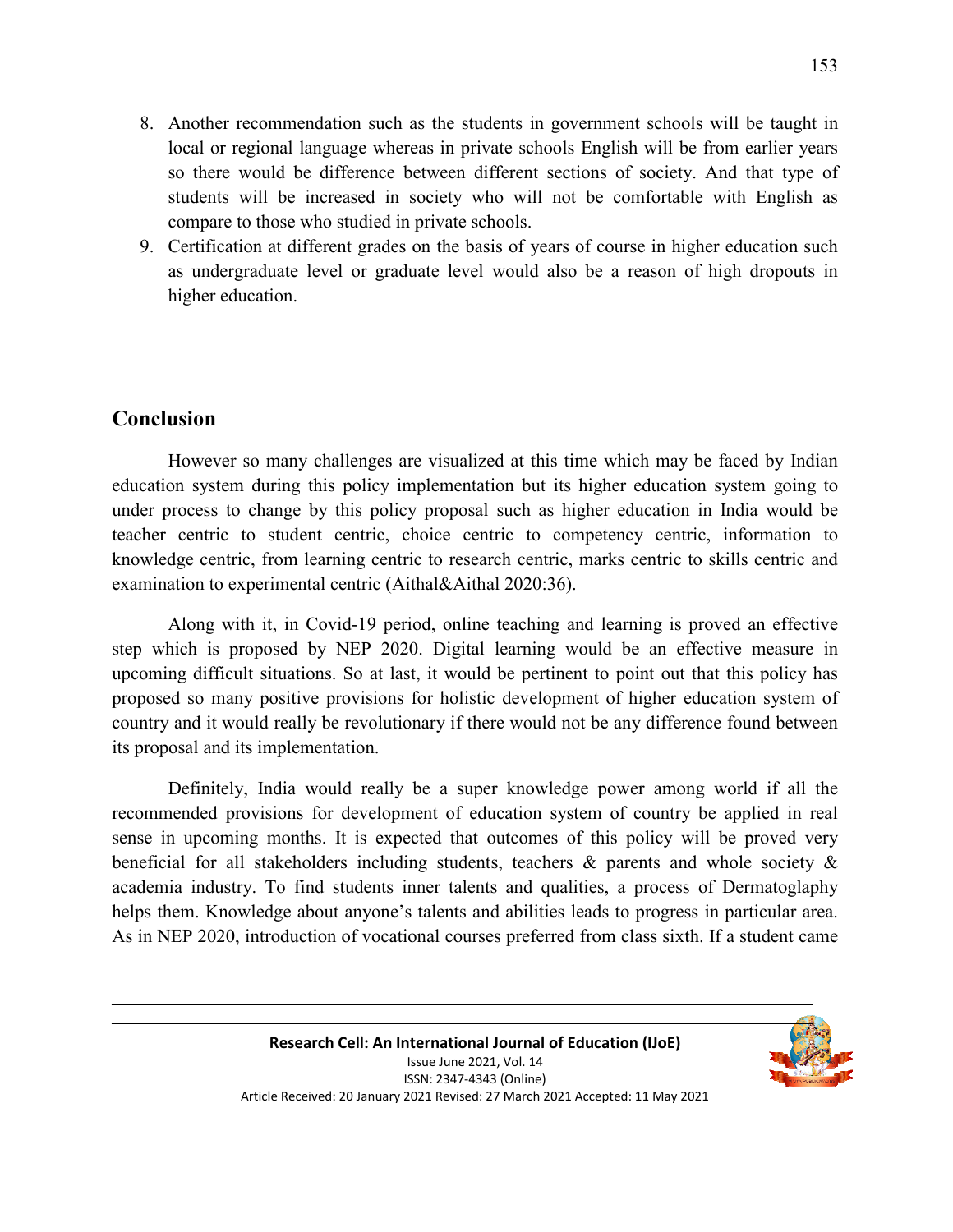to know about his interests, his talents & his abilities from early stages then he will definitely be succeed in his potential area (Kalyani, 2020:5).

The final words to conclude, it is just a proposal this time. Effectiveness of this proposal will be depend upon its implementation  $\&$  execution in real ground. It will also be clear in the upcoming months that whether nation will has to face any type of challenges which are imagined at this time. So just wait to watch outcomes of this new education policy.

## **References**

- Aggarwal, K. (2020). NEP 2020: challenges, criticisms, way forward. Retrieved from https://www.indianpolicycollective.com/amp/nep-2020-challenges-criticisms-wayfarward#aoh=16145927988155&referrer=https%3A%2Fwww.google.com&amp\_tf=From% 20%251%24s
- Aithal, P.S. &Aithal, S. (2020). Analysis of Indian national education policy 2020 towards achieving its objectives. *International journal of management, technology and social sciences.5*(2), 19-41.
- Bhadauriya, V.S. (2020). How NEP 2020 can transform higher education in India. *Academics 4 nation.* Retrieved from https://www.academics4nation.org/amp/how-nep-2020-cantransform-higher-education-in-india#referrer=https://www.google.com&csi=0
- Government of India (2019). *All India survey on higher education 2018-19*. New Delhi: Ministry of Human Resource Development.
- Government of India (2020). *National education policy 2020.* New Delhi: Ministry of Human Resource Development.